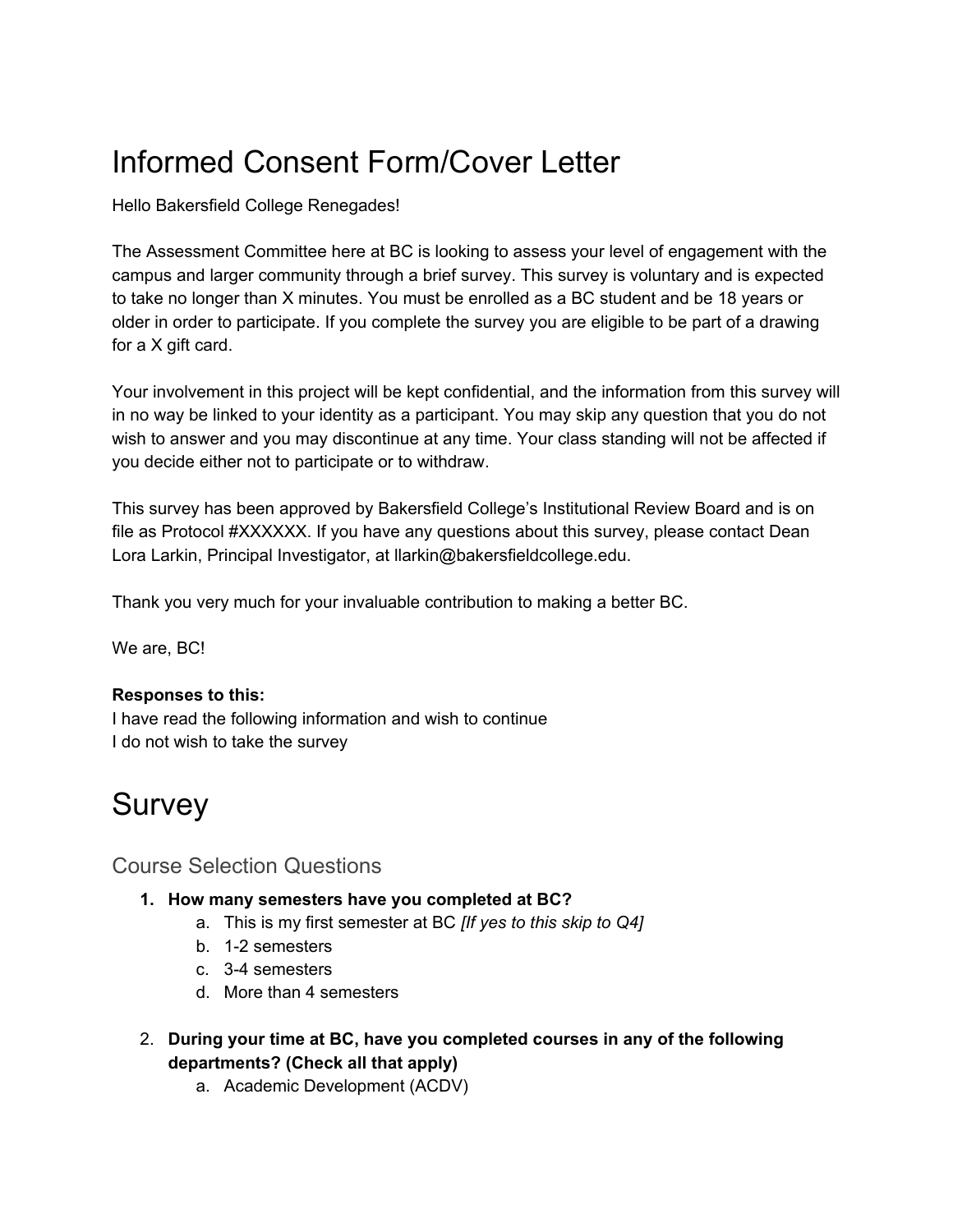- b. Administration of Justice (ADMJ)
- c. Agricultural Business (AGBS)
- d. Agriculture (AGRI)
- e. Animal Science (ANSC)
- f. Anthropology (ANTH)
- g. Alcohol and Other Drugs Studies (AODS)
- h. Architecture (ARCH)
- i. Art (ART)
- j. American Sign Language (ASL)
- k. Automotive Technology (AUTO)
- l. Biology (BIOL)
- m. Business Administration (BSAD)
- n. Correctional Administration (CADM)
- o. Chemistry (CHEM)
- p. Construction Technology (CNST)
- q. Communication (COMM)
- r. Computer Science (COMP)
- s. Criminal Justice (CRIM)
- t. Crop Science (CRPS)
- u. Dance (DANC)
- v. Economics (ECON)
- w. Education (EDUC)
- x. Electronics Technology (ELET)
- y. English for Multilingual Students (EMLS)
- z. Emergency Medical Technology (EMTC)
- aa. English (ENGL)
- bb. Engineering (ENGR)
- cc. Food Service (FDSV)
- dd. Fire Technology (FIRE)
- ee. Forestry (FORE)
- ff. Geography (GEOG)
- gg. Geology (GEOL)
- hh. Health Information Technology (HEIT)
- ii. History (HIST)
- jj. Health Education (HLED)
- kk. Human Services (HMSV)
- ll. Heating Ventilation and Air Conditioning (HVAC)
- mm. Industrial Drawing (INDR)
- nn. Industrial Technology (INDT)
- oo. Japanese (JAPN)
- pp. Journalism (JRNL)
- qq. Math (MATH)
- rr. Mechanized Agriculture (MCAG)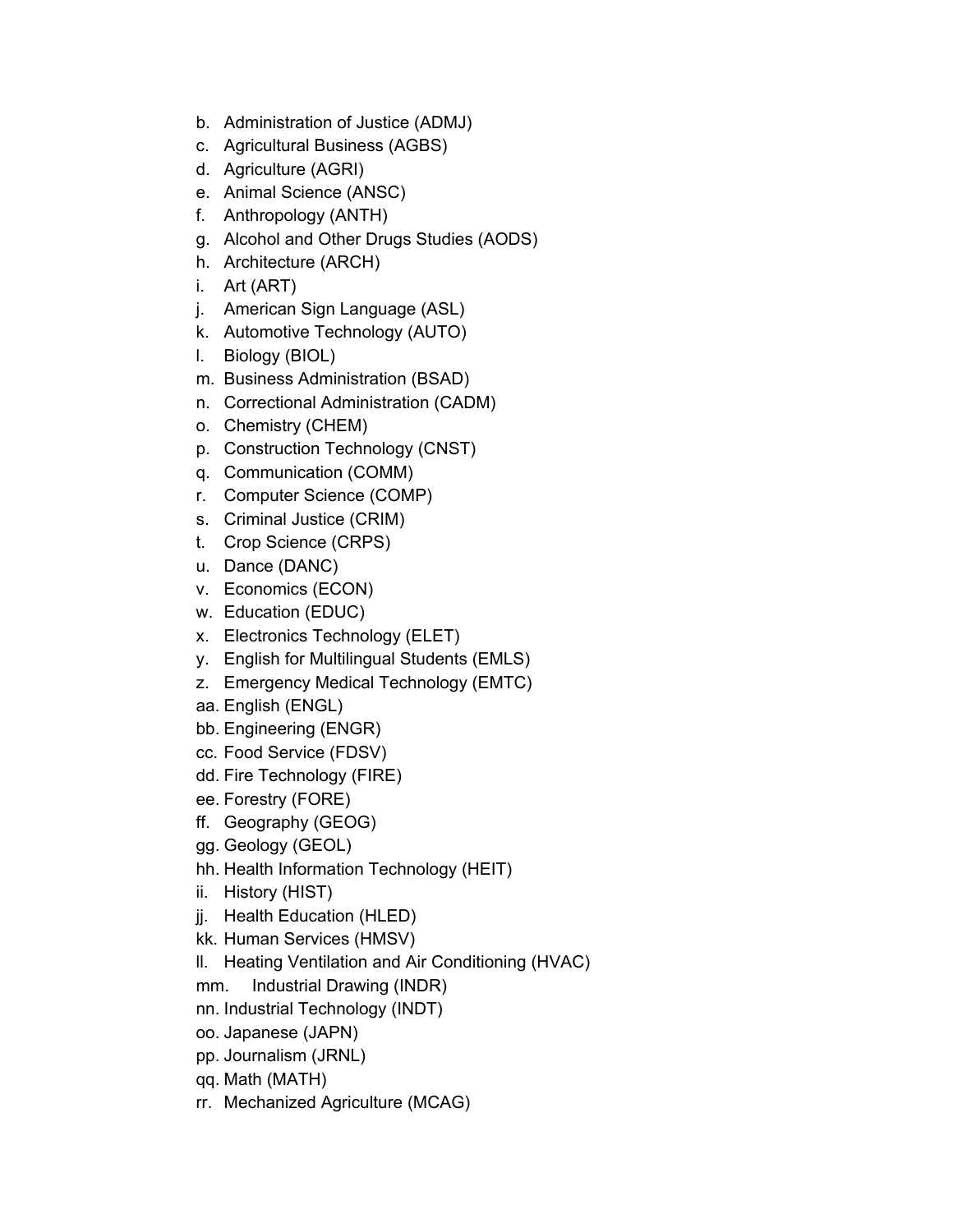- ss. Medical Science (MEDS)
- tt. Manufacturing Technology (MFGT)
- uu. Music (MUSC)
- vv. Registered Nursing (NURS)
- ww. Ornamental Horticulture (ORNH)
- xx. Occupational Safety Risk Management (OSRM)
- yy. Public Health Science (PBHS)
- zz. Physical Education (PHED)
- aaa. Philosophy (PHIL)
- bbb. Physical Science (PHSC)
- ccc. Political Science (POLS)
- ddd. Psychology (PSYC)
- eee. Radiologic Technology (RADT)
- fff. Student Development (STDV)
- ggg. Technical Mathematics (TECM)
- hhh. Theatre (THEA)
- iii. Vocational Nursing (VNRS)
- jjj. Woodworking (WOOD)
- kkk. Water Technology (WTRT)
- 3. **Which of these courses have you taken, if any? (Check all that apply).** *[[For each discipline they've checked, a list of commonly taken courses that asses ILO 4 will appear for them to check. See ILO Instrument Outline for full list of courses.]]*

# Civic Engagement Questions

- **4. To what level do you think Bakersfield College promotes the following?** *Response format:*
	- *5 Very much*
	- *4 Quite a bit*
	- *3 Some*
	- *2 Very littl*e
	- *1 Not at all*
		- a. Discussing important social, economic, or political issues with others
		- b. Organizing activities focused on important social, economic, or political issues
		- c. Being an informed and active citizen
		- d. Being involved in an organization or group focused on important social, economic, or political issues
		- e. Voting in campus, local, state, or national elections
		- f. Encouraging free speech and expression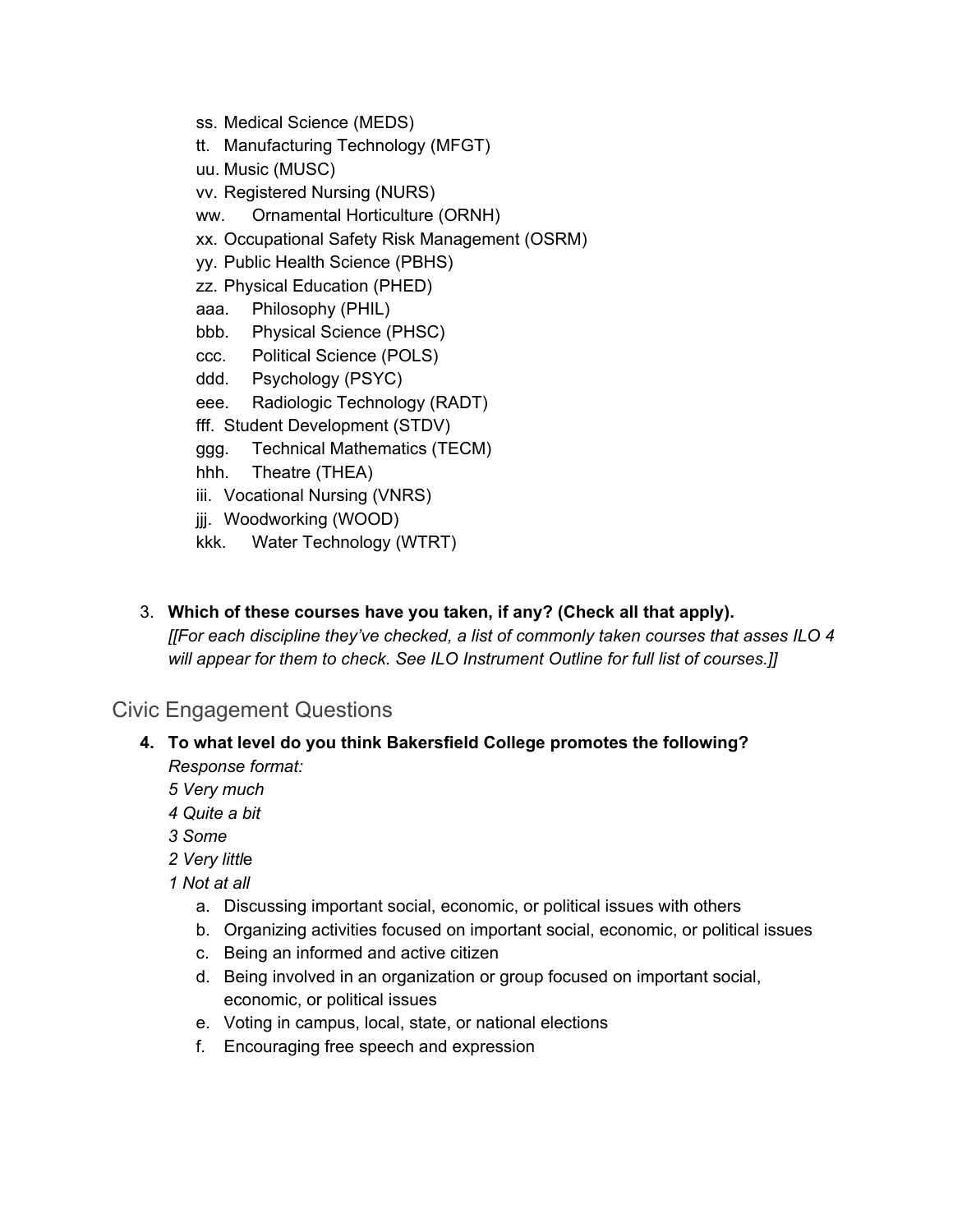- **5. At Bakersfield College, how much do you feel encouraged addressing important social, economic, or political issues in the following situations?** *Response format:*
	- *(5) Very much*
	- *(4) Quite a bit*
	- *(3) Some*
	- *(2) Very little*
	- *(1) Not at all*
		- a. In course assignments
		- b. In course discussions
		- c. Outside of class while on campus
		- d. Off campus

# **6. Below are some activities that you might have done in the past year. Please indicate if you did it (left hand column) and why you did it (right hand columns).**

Please check the appropriate box under the reason(s). (Check all that apply)

- a. To feel like I was making a difference
- b. To satisfy a requirement
- c. Inspired by coursework or professor
- d. Religious reasons
- e. Friends or family are involved
- f. To prepare for employment
- g. Other

During this school year did you do this?

- h. Informed yourself about campus or local community issues
- i. Join a local community group or association
- j. Fundraise for a charitable organization or participate in a fundraising run/walk/ride
- k. Volunteer with a local community organization, religious group, or a political campaign
- l. Contact public officials (e.g., mayor, member of congress, etc.) or the media (newspaper, television station, etc.) about an issue
- m. Organize a petition
- n. Display buttons, signs or stickers about political or social issues
- o. Participate in a boycott, protest, or rally about an issue that is important to you
- p. Run for an elected leadership position on (e.g., student government) or off the campus (e.g., city council)
- q. Vote in an election either on or off campus
- r. Attended or spoke out at a political meeting on local, town or school affairs

## **7. Do you use social media (such as Twitter, Facebook, Instagram, or Snapchat)?**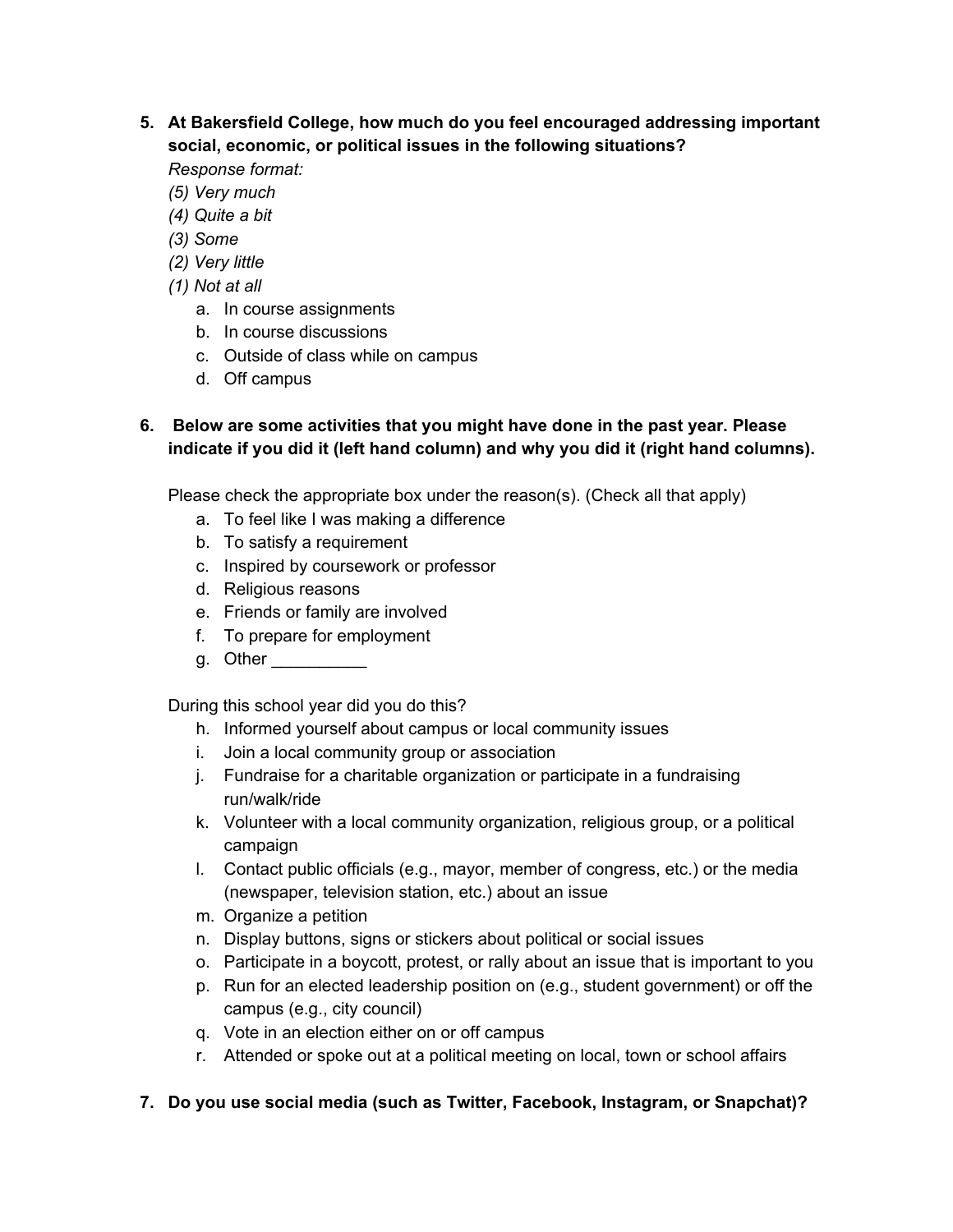- a. Yes *(survey logic: if yes, take respondent to Q9)*
- b. No *(survey logic: if no, take respondent to Q10)*

## **8. Do you ever use social media to...**

*Response Format:*

*Yes*

*No*

*I don't know*

*Prefer not to respond*

- a. Encourage other people to vote
- b. Post your own thoughts/comments on political or social issues
- c. Post or repost content related to political or social issues
- d. Belong to a social media group that is involved in political or social issues
- e. Follow any elected officials, candidates for office or other political figures

# **9. Consider the following statements and mark how much you agree or disagree with these statements.**

*Response format:*

*5 Strongly agree*

*4 agree*

*3 neutral*

*2 disagree*

- *1 strongly disagree*
	- a. I believe I should make a difference in my community.
	- b. I believe that I have a responsibility to help the poor and the hungry.
	- c. I feel responsible for and committed to serve in my community.
	- d. I believe that it is important to be informed of community issues.
	- e. I believe that it is important to volunteer.
	- f. I believe that it is important to financially support charitable organizations.

# Demographic Questions

# 10. **How long have you lived in Kern County?**

- a. Less than one year
- b. 1-5 years
- c. 6-10 years
- d. 11-15 years
- e. More than 15 years
- f. Prefer not to say

## **11. Do you have children, or are you a caretaker for children?**

- a. Yes
- b. No